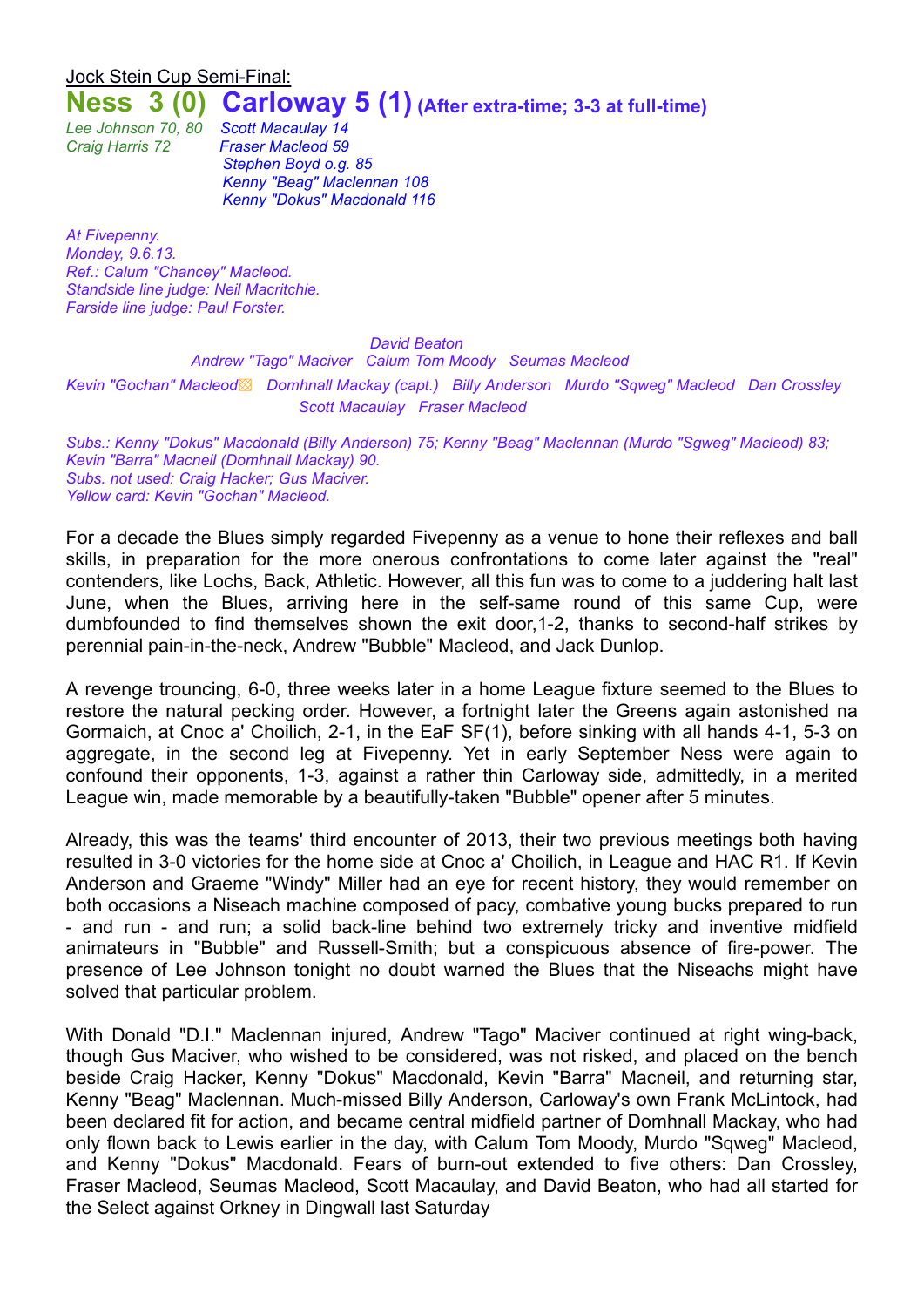Summer had finally arrived in Ness, and on a crystal-clear, windless evening the home side had the misfortune to kick off into bright sunlight - yes, sunlight! The opening play was familiar, and expected, as Ness gambled on striking hard, and early, knocking Carloway off-balance with two early surges, the second leading to an untidy clearance to the Blues' left after 5 minutes. The resultant corner led to a mishit-strewn scramble in the box, before being cleared long.

Eventually Carloway powered forward to establish an equilibrium in midfield and in their first cohesive move forward surprised themselves by hitting the target. On 14 minutes a Ness move broke down on the left outside the Carloway box and the ball was fed forward fast to a breaking "Gochan" racing into the Niseach half; he, in turn, wasted no time in dispatching the early straight pass inside Rush-Taylor for Fraser Macleod to zoom on to, carry almost to the bye-line, then square fast and low for the galloping Scott Macaulay to side-foot low to the keeper's left from 8 metres (**0-1**).

Two minutes later a long Moody throw-in on the right, 18 metres from the corner-flag, came out to Frazmac,16 metres from goal leftish, and his instant right-foot power drive whizzed just outside "Sweeney's" left-hand junction of bar and post.

Features that had graced the Niseachs' display both times earlier at Cnoc a'Choilich soon emerged: frequent ascendancy in midfield; neat movement forward and use of the open spaces; and elusive forward surges. This led to a spate of fouls in dangerous positions around the Carloway box. A Rush-Taylor free-kick, 22 metres out on the left, led to chaos in the Blues' penalty area, before being blocked for a corner right; which, in turn resulted in a melèe 12 metres out in front of Beaton, before being booted right once more, for "Bubble" immediately to send it back high across goal, but there were no takers.

A minute later "Gochan" escaped right and crossed for Frazmac to gather on the edge of the box, let the ball bounce high once, then thwack with his right foot just over the bar. On 27 minutes a Harris free-kick on the left, 22 metres from the bye-line, required a saving header from Mackay, before Crossley featured with a trademark mazy run down the left, along the touchline past three Greens, then turn inwards at speed but his parting right-footer from just outside the corner of the box downed a fulmar at the Butt.

On 38 minutes it was Macaulay's turn to race on to a glorious de Boer ball special from central midfield, bring down expertly in his stride, and burst into the left of the box, but the spinning ball unexpectedly raced away from him and his snatched shot lifted high and wide to the left. On the stroke of half-time it was Carloway's turn to earn a free-kick, dangerously close to the 18-metre line, slightly to the right. Anderson's flighted ball came in head-high, was blocked out to Mackay, 22 metres from goal in the centre but his immediate right-foot return cleared the bar by a couple of metres.

## **Half-Time: Ness 0 Carloway 1**

Na Gormaich had ended the half sagging a little, as if a combination of the depredations of the weekend, conjoined with a 45-minute collision with a pacy, combative group of young men, was seriously weakening their resolution. The questions now were: could a young, relatively inexperienced Ness team exploit this opportunity; and had the Blues any hidden reserves of energy to re-engage the enemy, and kill them off?

Immediately, they appeared to have solved their problem. A long ball forward from the left found Fraser Macleod facing his own goal in the Ness half of the centre circle. He rose to headflick it straight backwards for "Gochan" to ghost forward at pace between Boyd and Rush-Taylor and whiz forwards into the right corner of the box. "Sweeney" rushed out and "Gochan" lifted a quick right-footer neatly over him - but unfortunately for the Blues, high over the bar too.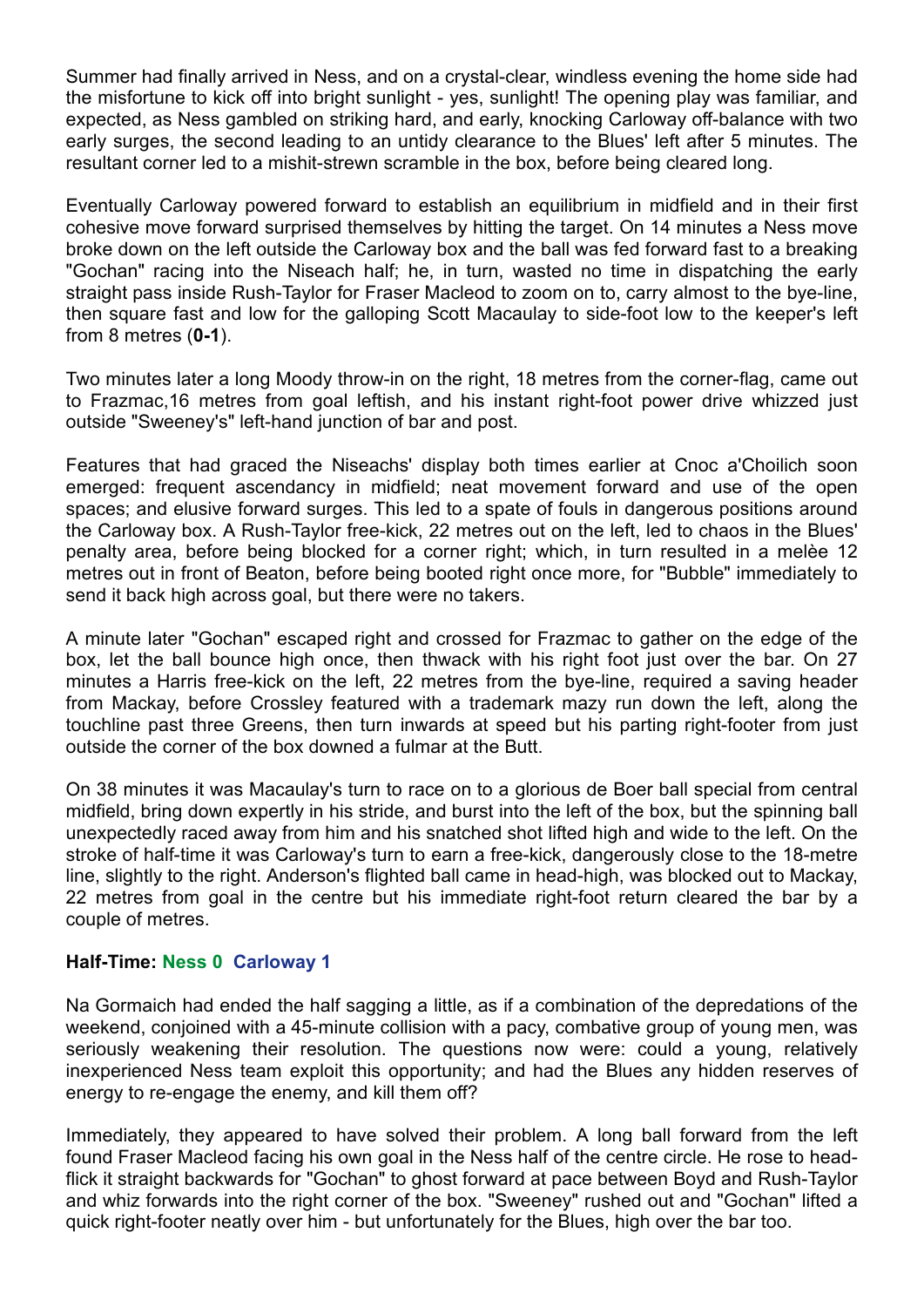Carloway sank back perceptibly after this, surrendering possession and territory, as if relying on this season's new-found watertightness in defence, no doubt encouraged by the Niseachs' continuing inability to exploit Johnson and create clear-cut sightings of Beaton.

Suddenly the tactic paid off, when an incisive break, and deadly finishing, appeared to have killed the tie. On 59 minutes a Niseach surge down the left was blocked and "Pongo" burst forward, cutting in from the touchline to find Macaulay crossing the centre line in the middle. The *terquartista* floated the early ball over a retreating high back-line to find Fraz Mac speeding into the right-hand Ness box. He carried it forward like lightning, fighting off a desperate defender, and as "Sweeney" spread well 10 metres out from the near post, fired the ball low and hard through the luckless keeper's legs and home (**0-2**).

Two minutes later it nearly became much, much worse for the Greens, when Macleod lost his marker once more, this time down the left. Near the touchline he checked back, and sent in a high cross that the keeper and "Gochan" clashed for; the ball broke badly for the goalie but to the side and away from the striker, and before he could recover, on the penalty spot, to turn, gather, and shoot, the covering defender arrived to block.

An atmosphere descended on the ground that that was that, the Blues' part of it anyway, and Carloway appeared to re-adopt the approach of "*Job done*" and sank back into the previous mode of surrendering territory and possession; letting the opposition come at them; defending deep; breaking fast. The persistent, tired fouls proliferated, accompanied by some white heat directed at a patient referee. With 20 minutes left on the clock, a hotly disputed free-kick, 20 metres from goal at the left corner on the box, signalled, "*Game on*!", as Craig Harris bent an exquisite chest-high right-footer round the left of the line for Beaton to see late and block brilliantly at full-stretch low to his left. However, Johnson finally earned his pay packet by reacting instantly to spring forward and snap the rebound across the sprawled keeper and into the far corner (**1-2**).

Not part of the script! Na Gormaich had scarcely rallied when it was all-square, as Ness forced their way down the left. Ten metres from the line, a turn back and low cross escaped everyone as it flew across goal to reach Harris lurking just beyond the far post. The Niseach stepped in and back to his left, then curled a left-foot beauty round the despairing left hand of Beaton and inside the far post (**2-2**).

Suddenly, a stereotypical bone-jarrer had metamorphosed into a Cup thriller as the Niseachs grabbed the initiative from a tiring Carloway who found it difficult to alter their strategy. The Greens' efforts were rewarded when they seemed to have snatched an amazing victory: yet another Harris free-kick to the left came in from 22 metres and again Beaton saw it late as it whipped at him through a ruck. The ball broke out into a scramble as players swiped at the loose ball, before it reached Johnson, 12 metres out, to thwack low and hard into the centre of the net (**3-2**).

Needs must when the devil drives: Anderson/Miller took action, Kenny "Beag" joining "Dokus" in replacing an exhausted Anderson and "Sqweg" as the Blues somehow re-generated and endto-end unarmed combat ensued. Unbelievably, a stroke of luck got the Blues out of jail: with five minutes to go, a break on the right saw a high cross come in from Fraz Mac in the corner, for "Dokus" to mistime his header slightly, ten metres out from "Sequoia", and the ball to carry wide of the diving keeper, strike the unlucky Boyd, and swirl high into the net (**3-3**).

In injury-time Carloway almost turned the game on its head yet again, when Macleod was sent clear on the left, to sweep on unmarked into the box, but "Sweeney" read him brilliantly to second-guess the striker's slip low to his right, 14 metres from goal.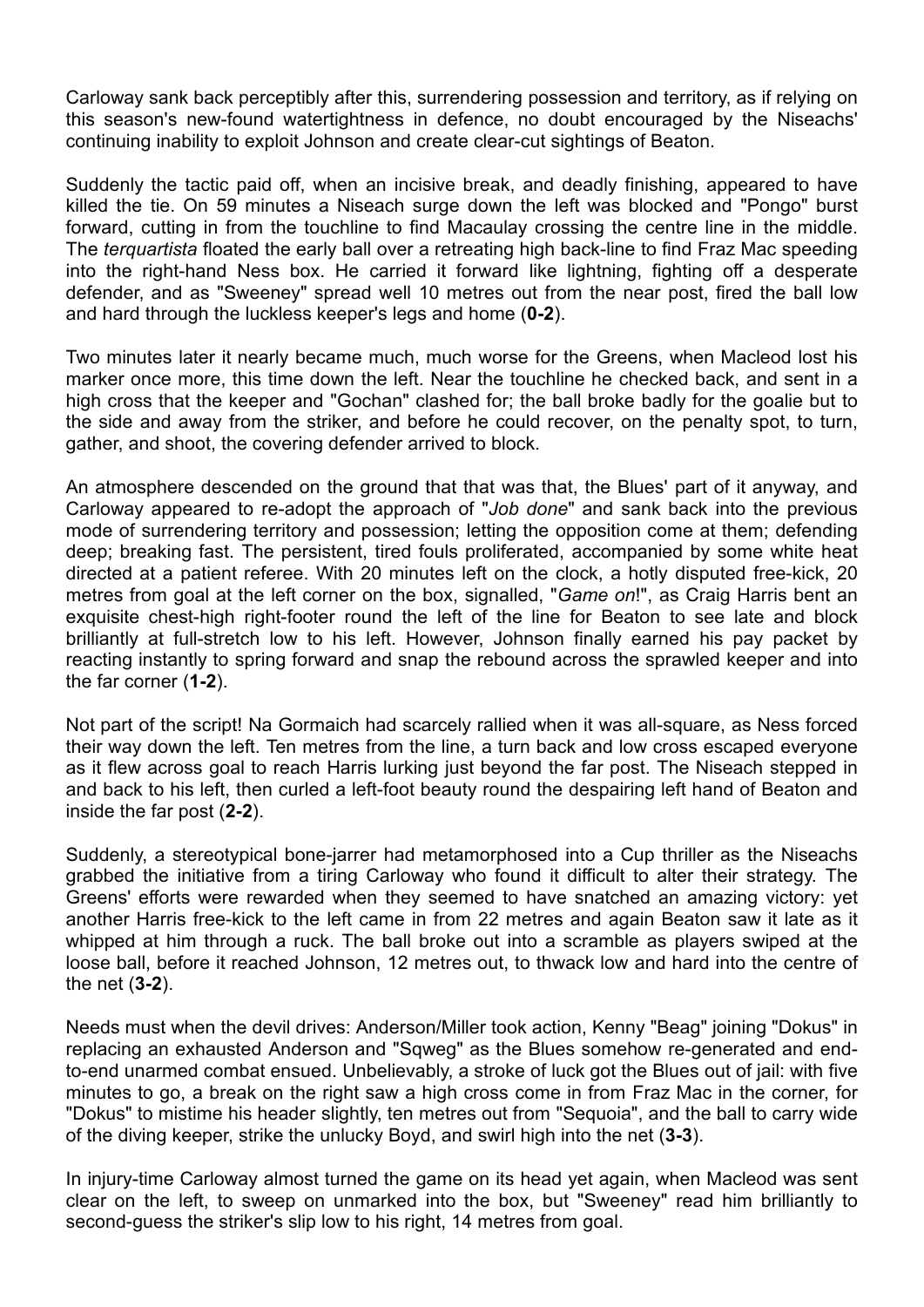## **Full-Time: Ness 3 Carloway 3**

Na Gormaich revamped their midfield once more with Kevin "Barra" Macneil replacing an extremely tired captain, Mackay seeming the lucky one: none of the other 21 exhausted young men on the field looked delighted at the prospect of another 30 minutes to battle; and it showed in an extra-time punctuated by mistakes, loose marking, and glaring misses.

On 94 minutes an incredible pin-ball scramble in the Niseach box witnessed "Gochan", then "Dokus", then Fraz Mac unable to convert a ball that the Niseachs seemed incapable of clearing and mishit back and forth round their box. Then on 99 minutes "Barra" had to make the saving header, on his own penalty spot, from a deep cross from the Ness left. A minute later, Johnson reacted well to fire over from the edge of the area, before a "Tago" run down the right fed "Dokus" on the right of the box. He turned and fired in a waist-high drive, but "Sweeney" was waiting for it.

The tenor of the game was now inexorably favouring the Blues and on 108 minutes this was confirmed, as the seemingly-tireless Macaulay fought his way down the left, checked to manhandle his way inwards, then supplied Kenny "Beag", 20 metres out to the left. He stepped inwards one pace, then sent a glorious right-foot shot low to the keeper's right, just inside the post (**3-4**). A peach right out of the textbook.

Two minutes later "Dokus" fired over the bar from 20 metres, set up by Macleod from the left, before, suddenly, two mad scrambles in the Carloway box signified the Ness boys last chances to force the hated penalty shoot-out. After 113 minutes a corner from the left saw the ball ricochet around the Blues' box, escaping tired leg after tired leg, before being booted as far as Sula Sgeir; only for an exact repetition of this fracas to occur three minutes later, this time eventually being carried clear by Moody to send an exquisite defence-splitter forward for an unmarked "Dokus" to run clear into the Niseach box on the left and place a careful low shot wide of the keeper and into the far corner (**3-5**).

## **After Extra-Time: Ness 3 Carloway 5**

Whether the customers got what they paid for or not cannot be answered but they certainly were royally entertained by an absorbing contest, full of standard Scottish Cup-tie features; two steadfastly committed sides; no quarter given; alternating fortunes; hotly contested decisions; a willingness by players to share their opinions freely with the referee and each other; plenty of pushing and shoving; and, in extra-time, the sight of a National Treasure in the home goal spending more time on his back suffering cramp than playing.

Carloway thought they had probably won this game by half-time; then were certain they had won it on the hour; were pretty sure they had lost it with 10 minutes to go; had rescued it: probably won it again; and finally, did win it again. No one in blue or green played badly; for na Gormaich, it was simply that the weekend's events cast a long shadow over the energy banks of most of their players and the midfield, usually a dominant powerhouse in the Carloway engine was not firing at full capacity, or at least not for long enough to establish certain victory.

Indeed, it was distinctly comatose by the hour; dangerous when you have class performers like Andrew "Bubble" Macleod and Micheil Russell-Smith around weaving their magic; and the quality of a marauding striker like Lee Johnson on display. Likewise, the persistent potent threat of the direct pace of Fraser Macleod, "Gochan", and Dan Crossley only flared intermittently, and pressure on the Ness back-line was only sporadic after the first thirty minutes, until the late injection of new blood from "Dokus", Kenny "Beag", and "Barra". After the Harris EaF game, a week's rest will hopefully recharge the batteries before two awesome, perhaps Season-defining